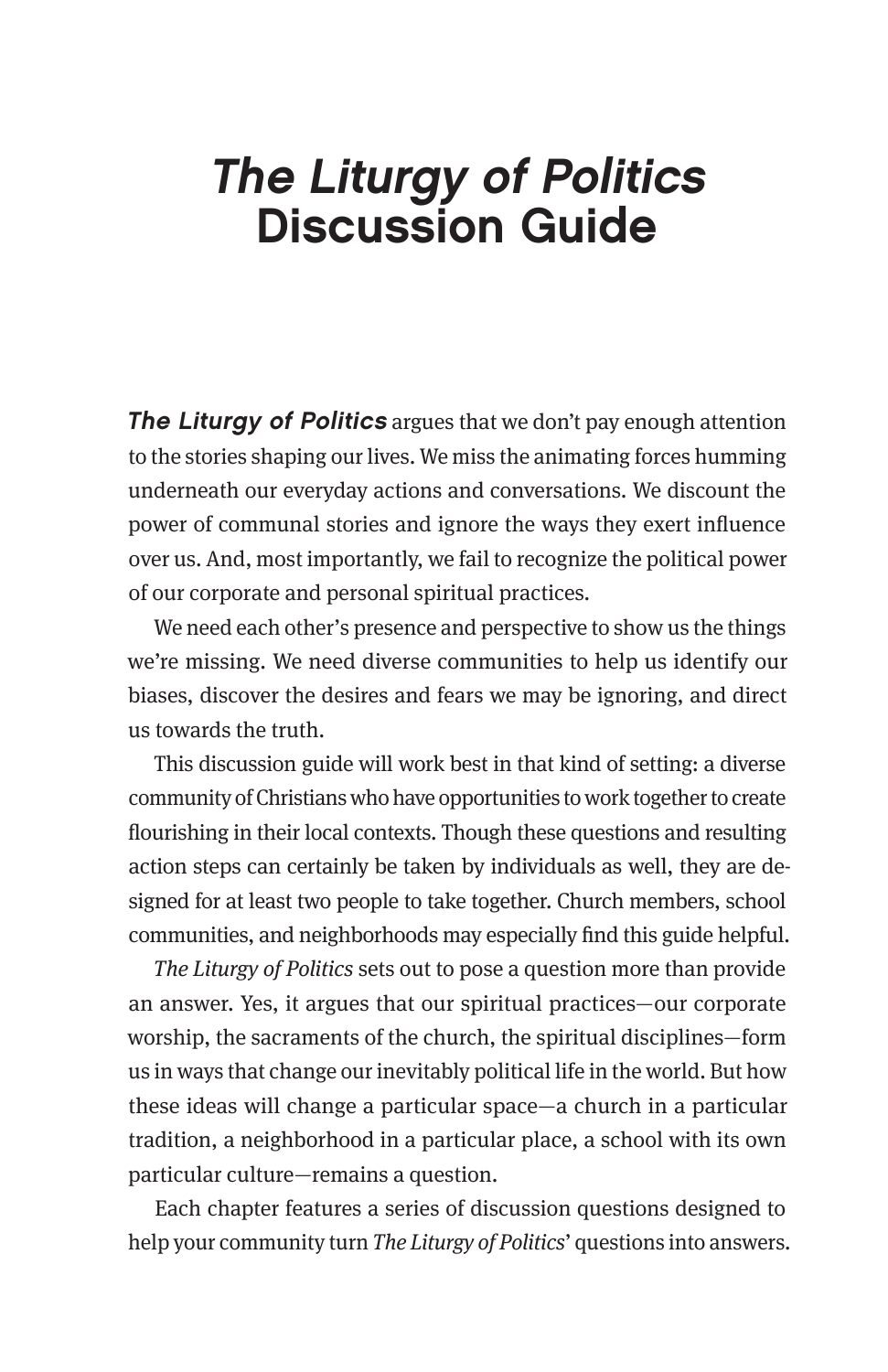After the questions, there are suggested action steps. These vary from suggestions for evaluating corporate or individual practices to political advocacy opportunities. The questions and the action steps will say "you" a lot—this means both you as an individual and "y'all," you as a collective. You might want to discuss the questions in a group and then apply the action steps individually, or you may want to work on the actions together.

N.T. Wright called the beauty of creation "a set of hints, of conspiratorial whispers, of clues and suggestions and flickers of light, all nudging us into believing that behind the beautiful world is not random chance but the loving God."1 I hope that the description of the spiritual and political life of the church found in *The Liturgy of Politics* will function similarly, as a conspiratorial whisper that beckons particular communities with all of their specific needs, opportunities, quirks, and traditions, to seek the holistic flourishing of the world.

# CHAPTER ONE: APOLITICAL OR UNEXAMINED: WHAT SPIRITUAL FORMATION HAS TO DO WITH POLITICS

- 1. What do you think when you hear the words "political" and "spiritual"? What images or feelings come to mind with each of these words? What do you see as the relationship between the "political" and the "spiritual"?
- 2. What is your political background? What ideas or figures have informed your perspective throughout your life (likely beginning in childhood)?
- 3. What do you think about when you hear the word "liturgy"? What is your church background in relationship to formal liturgy?
- 4. When you think about your beliefs—both political and theological —do you tend to think of them in terms of what you *think* or what you *feel*? What role do you think *affect* (emotion or desire, the "gut feeling" that drives our behavior) has in shaping your beliefs?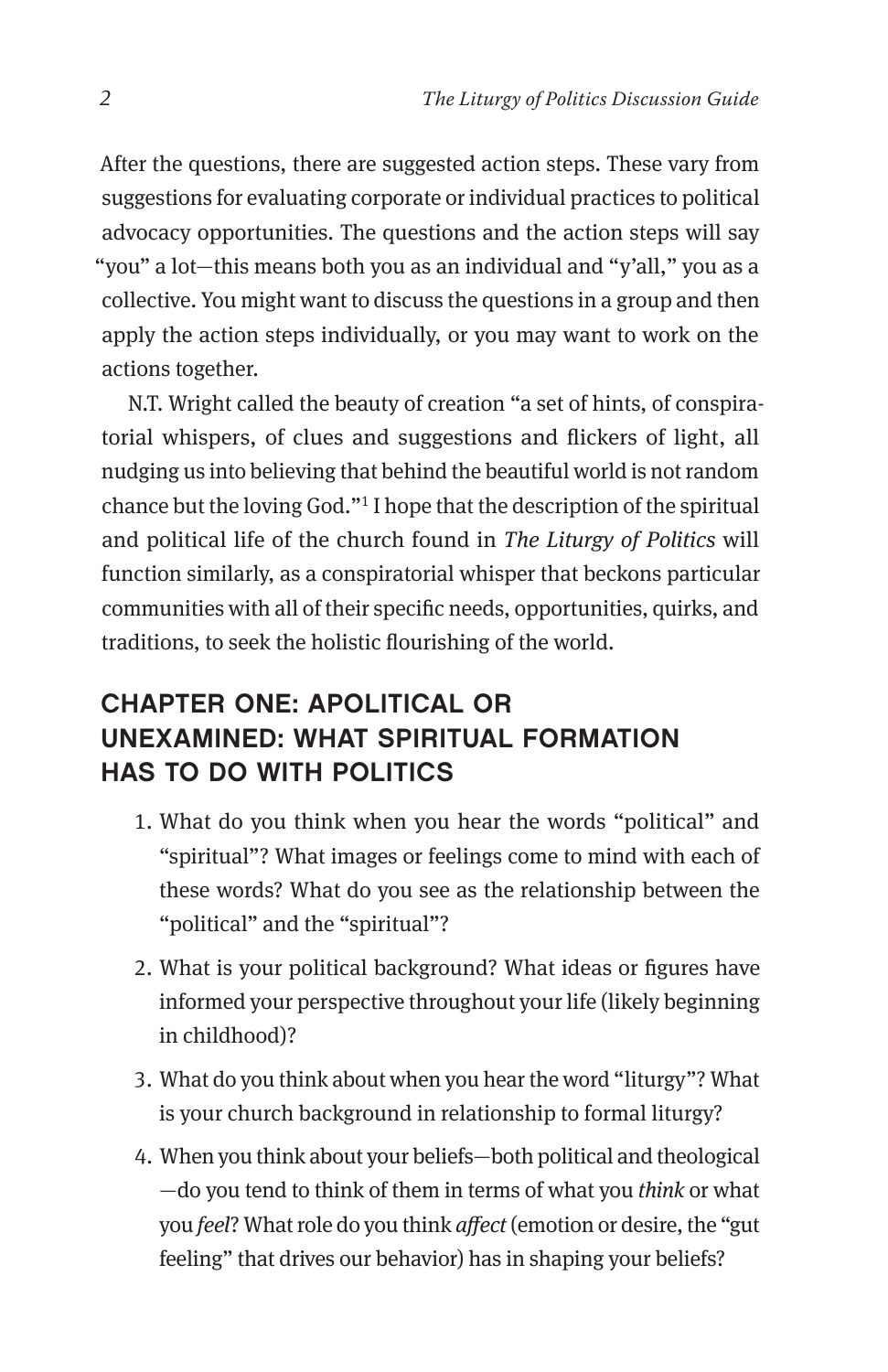### ACTIONS

## Meditate on these passages that illustrate the connection between worship and politics:

- Isaiah 1:11-17
- Isaiah 58
- Micah 6
- Amos 5
- Jeremiah 29:4-14
- Acts 2
- Romans 12
- Revelation  $21:1-22:5$

There will be action suggestions in future chapters that talk about your "neighbors." Who are yours? Make a list. Just as Jesus' response to a similar question in Luke 10 indicates, your answer needs to include (even prioritize!) the most vulnerable among you. Here's a place to start:

- Who lives near you?
- Who do you interact with regularly?
- Who do you avoid?
- Who lives in your church's neighborhood?
- What community institutions are near you: schools, community centers, parks, etc.?

# CHAPTER TWO: THE LITURGY OF POLITICS—LOVES AND LOYALTIES

1. What political "rituals" do you participate in? Remember that we're using that word "political" pretty broadly, to mean anything dealing with our common life together. Think about the media you consume (not just news, but movies & TV shows, podcasts,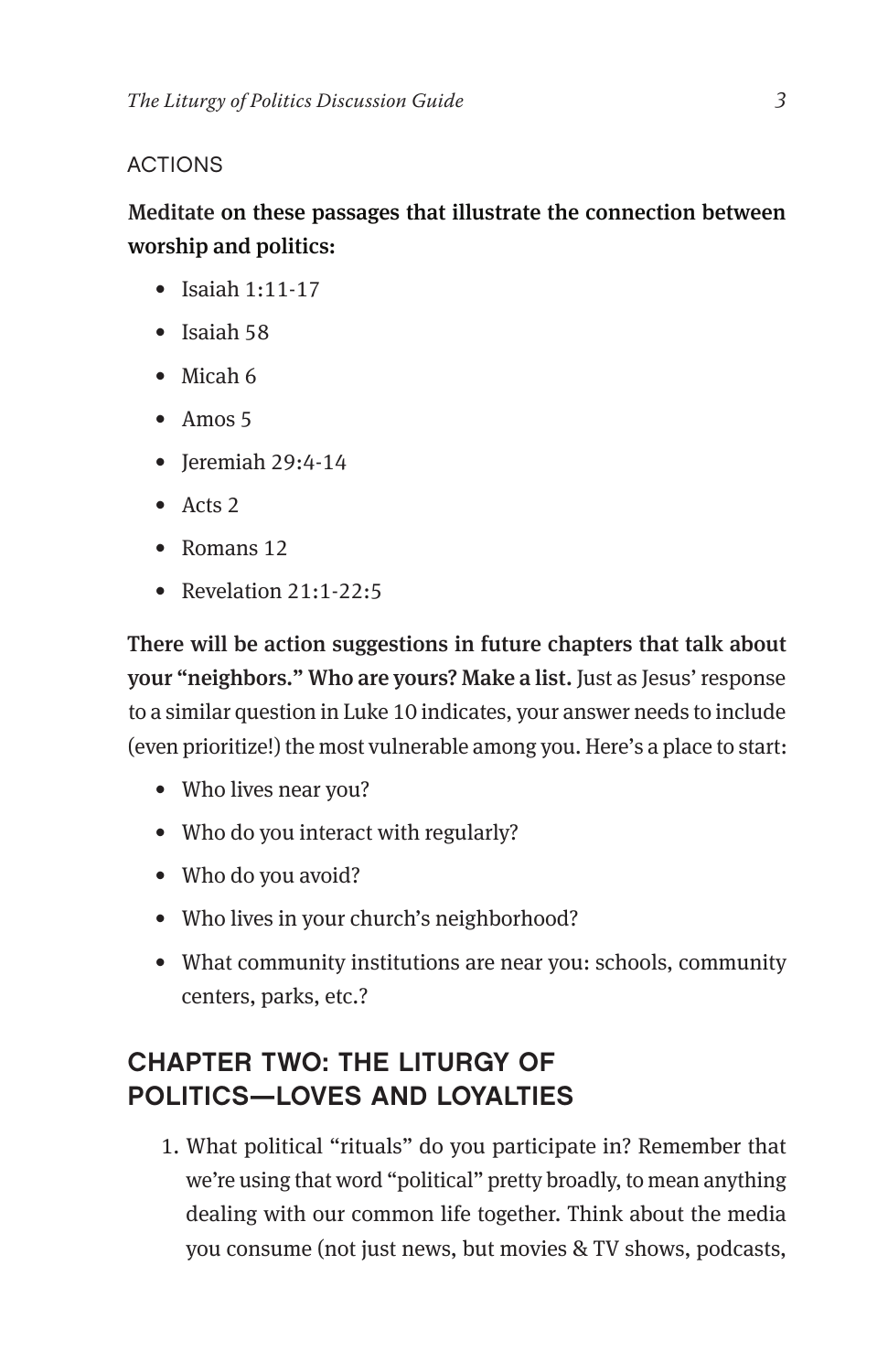books, etc.), your voting habits, any rallies or protests you attend, community service or advocacy, policy-making at smaller levels like schools or churches, and any public services you use.

- 2. Where is your political love directed? In other words, what kind of world do you ache for?
- 3. What loyalties do you have? (This isn't a trick question, loyalties are good and inevitable!) Which ones are stronger or weaker?
- 4. Do any of the fears described in this chapter resonate with you? What fears tend to motivate your actions?
- 5. Before we dive into some of the common political false gospels, where you do see idolatry in your life now? What about in the life of your community?

#### ACTIONS

- Choose one source of media that you regularly consume and spend some time evaluating what it does to you affectively. Ask yourself: What am I being asked to desire? Fear? Be loyal to?
- One way to retrain our loyalties is to work on behalf of those unlike us. Find out if there are refugee or immigrant services in your community that you can support financially or with your time. Think about the places where you live, shop, work, and worship—are they segregated by race or economic status? Consider how you can move the regular processes of your life into more diverse and underserved areas, not as a savior or a leader but initially as a guest and eventually as a friend.
- Advocate against fearmongering and fear-based policies. When you hear fearmongering from a community leader, media source, or friend, call it out. When you hear Islamophobia, xenophobia, racist generalizations about crime, or anything that uses fear to rationalize injustice, say something. Think about what kinds of policies in your own context are fear-based—immigration or refugee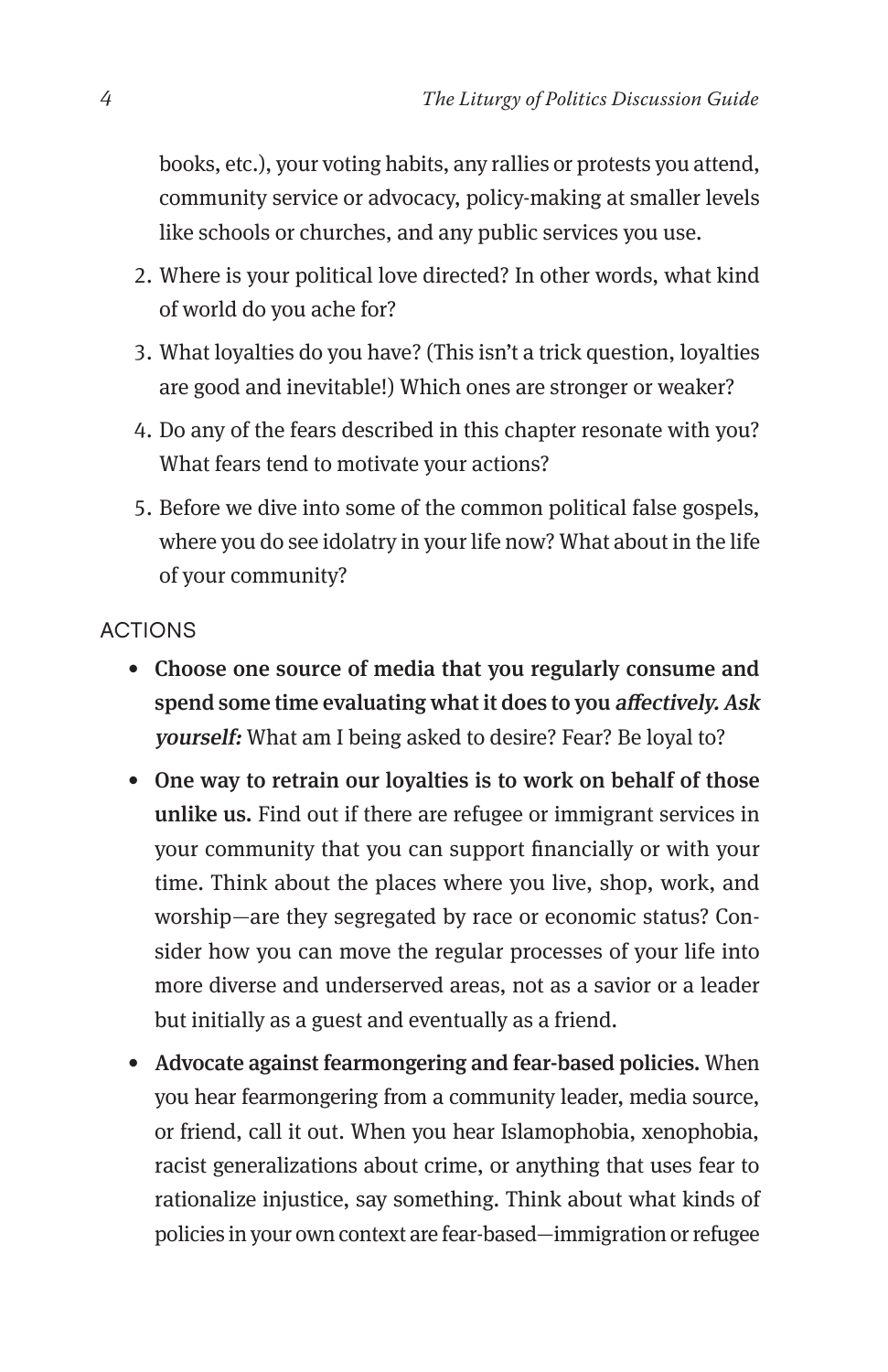policies, security policies, criminal justice policies—and educate yourself about compassionate and just alternatives to advocate for.

# CHAPTER THREE: OF THIS WORLD: THE GOSPELS OF PROSPERITY, PATRIOTISM, SECURITY, AND SUPREMACY

- 1. Which of these four gospels exerted the most influence in your life? In the life of your community?
- 2. What comes to mind when you think about wealth and poverty? Don't *just* think about definitions, think about the images, feelings, and stories that come to your mind. Consider closing your eyes and simply describing what you see as you ponder the words "wealth" and "poverty."
- 3. What kind of relationship do you think Christians should have to their country? How do we balance our special concern for the place we live (or the place we're from) with our ultimate loyalty to the historic and global church?
- 4. What makes you feel safe? What does your community feel is necessary to maintain safety?
- 5. What messages about race did you receive growing up? How have the communities and institutions you have been in shaped your own racial identity?

### ACTIONS

• Evaluate your budget. Whether your personal/family budget or the budget of your church, business, or your local or national government, a budget reveals loves. What a person or community desires, fears, and values will be evidenced by how they allocate funds. This is a personal question, but it's also a political question: know how your local and national government spends money and advocate for better budgets.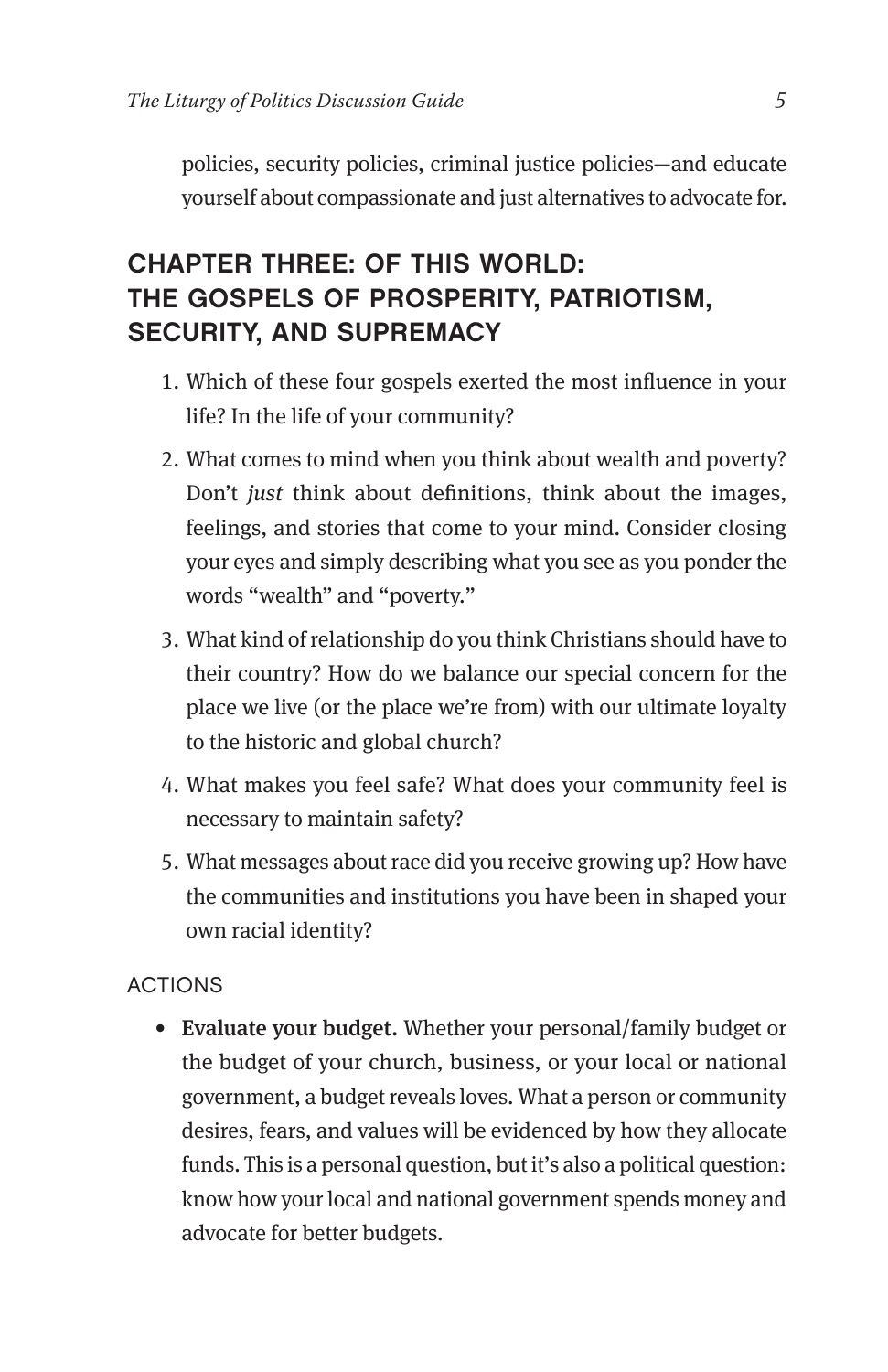• Learn your own history. Each of these false gospels operate communally, and you will be better equipped to identify them when you know your own history. Learn about your nation's history with race, money, and security; but also focus on the history of your local area. Start here: learn the racial history of your local community, school, church, etc. This will require effort; it's worth it!

# CHAPTER FOUR: FOR THE LIFE OF THE WORLD: SPIRITUAL FORMATION AND PUBLIC LIFE

- 1. What first came to your mind when you read the question at the start of the chapter: What is your salvation *for*?
- 2. How does the work you do now—whether you are paid for it or not—reflect the creative order?
- 3. What responsibility do Christians have to create positive change in the world?
- 4. What does it mean to "share the gospel"? How do evangelism and service relate to each other?

#### ACTIONS

- Form voting habits. What responsibilities do earthly governments have? Spend some time in Scripture in order to develop a theology of the role and responsibilities of government. Talk to your pastor(s) and leaders, read from trusted sources, and pray. We tend to think only in terms of specific issues, so that we come to an issue with a predetermined position but not a broader approach to thinking about politics. Do your best to formulate a holistic approach to voting that applies to all issues affecting your neighbors.
- Pick something. You cannot possibly be educated, emotionally invested in, and spend time advocating for everything. While we should strive to be responsibly knowledgeable about a range of issues that affect our neighbors, we should also consider choosing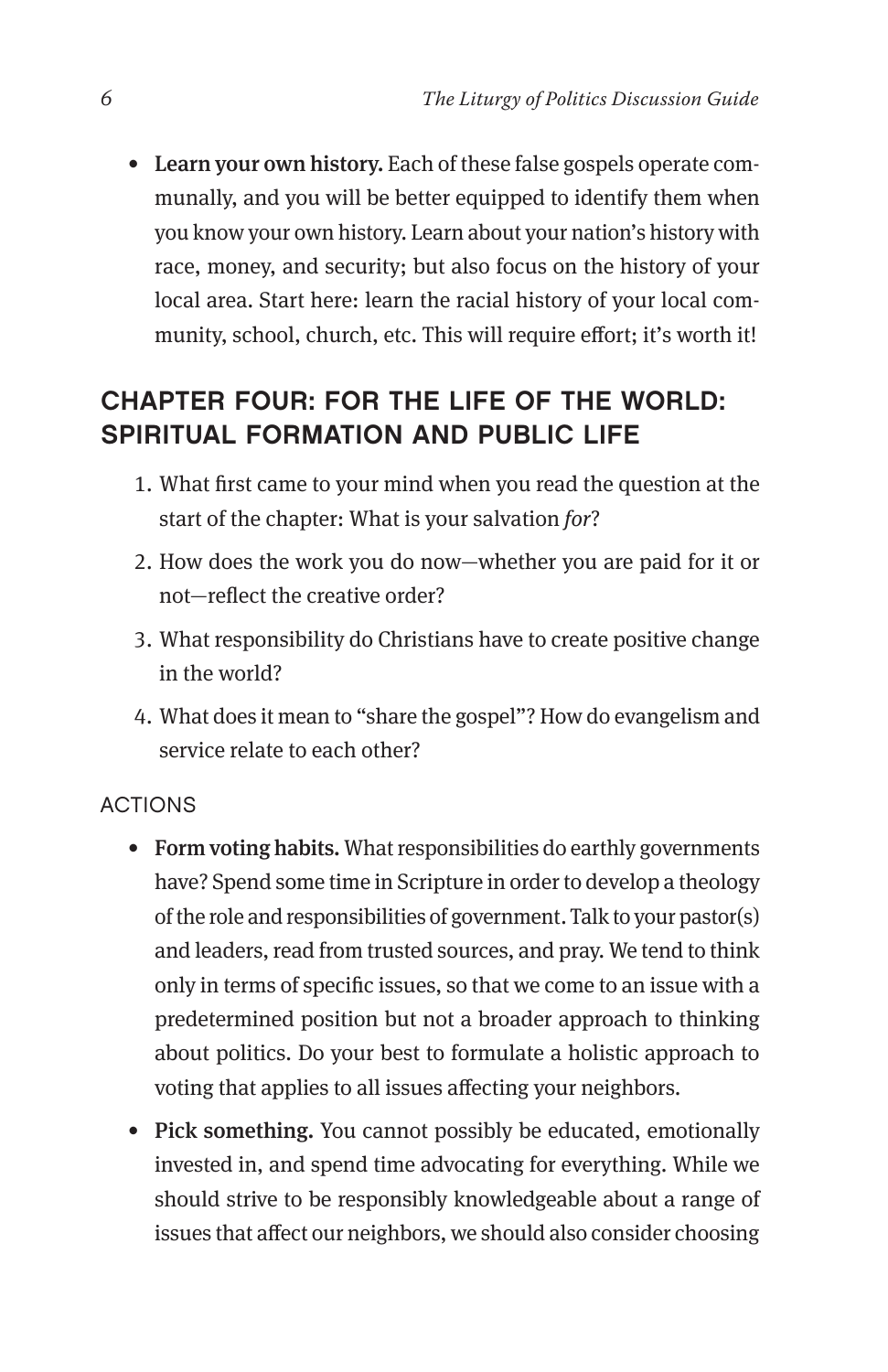one (or a few) issues to become especially informed about. Spend some time researching and praying before choosing one (you're also not stuck with it forever). One of the benefits of our communities is that we each bring a different gift, including the gift of our passion about something not everyone will be as passionate about.

## CHAPTER FIVE: A STORY TO LIVE INTO: SCRIPTURE AND POLITICAL FORMATION

- 1. What is your relationship with Scripture: how were you taught to think about it, and how do you think about it now? What is Scripture's role in your life and the life of your church, and how do you typically apply it to your life?
- 2. What things do you tend to notice in Scripture? We need our communities to help us see what we miss, so what do you bring to your community as a gift—a certain lens you see through, a perspective you have, a soapbox you won't get off?
- 3. How can you practice lament?
- 4. What does it look like to "receive" Scripture rather than "using" it?
- 5. Who most informs your understanding of Scripture (your pastor, a certain scholar or teacher, a commentary or study Bible you reference)? How can you diversify your educators?

#### **ACTIONS**

• Public reading. Find creative ways to read Scripture in the way it has most often been read throughout history: out loud. This may be a regular part of your tradition's worship, but if it is not, think about how to incorporate it in meaningful ways however you can. Read longer sections of Scripture in Bible study or with friends/ family, read in the service, read it for children. This is also a good opportunity to build up new leaders and hear from other voices.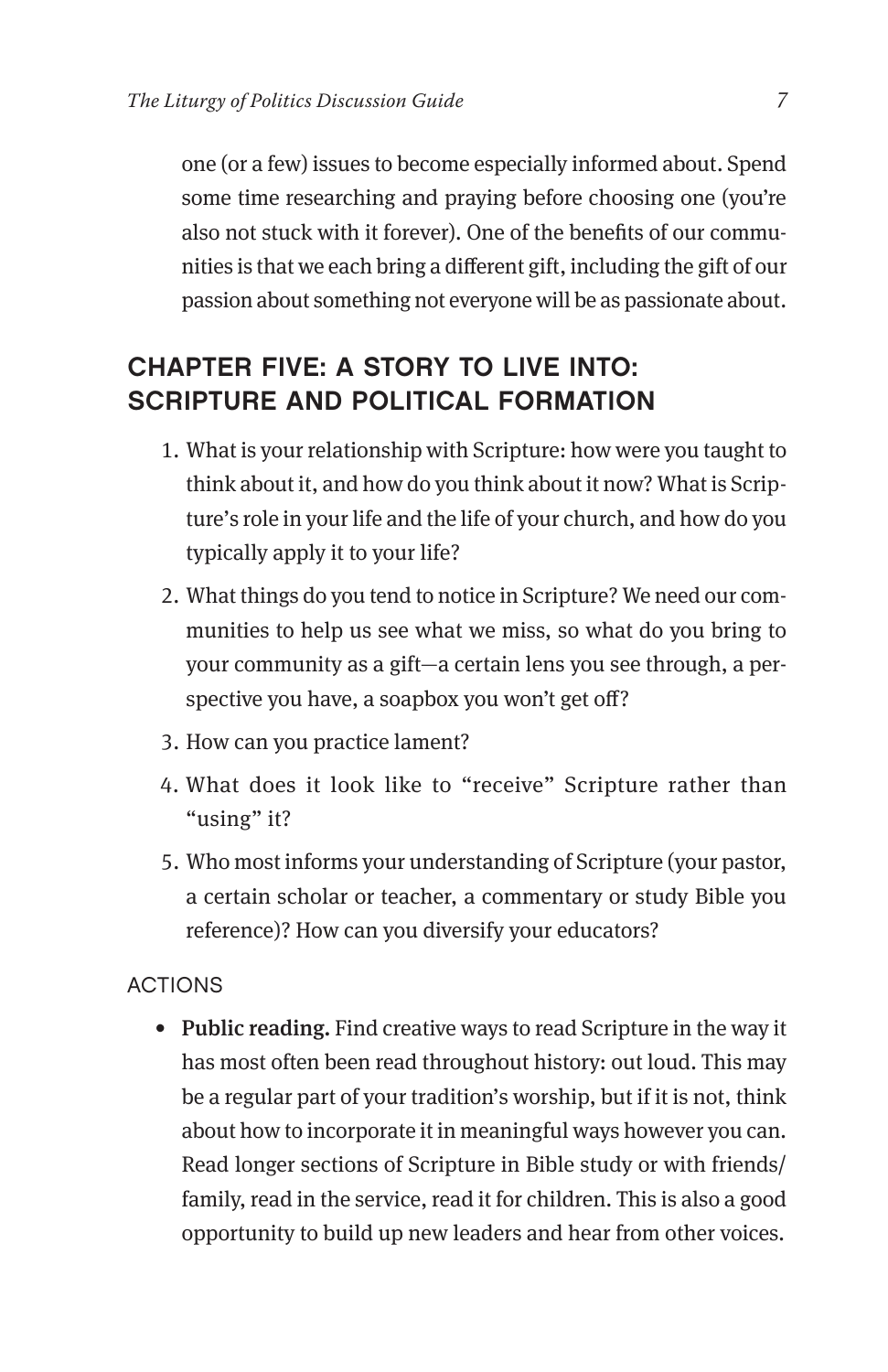• Buy (or check out from the library) a book or commentary from another perspective. Studying a book of the Bible or a certain theological doctrine? It is easy to find resources from marginalized perspectives with a quick Google search! There are also lists of such resources on these websites: The Witness (thewitnessbcc.com), CBE International (cbeinternational.org); Deidra Riggs' website (http://www.deidrariggs.com/2017/07/03 /books-christian-authors-color/).

## CHAPTER SIX: EKKLESIA: THE CHURCH AS A TRAINING GROUND FOR POLITICAL ENGAGEMENT

- 1. How do you typically define the church? Consider both what the church is and what it is not. How is the church different from a group of Christians, a Bible study, or a parachurch organization?
- 2. What are some specific examples of the church as a moral training ground? What kinds of opportunities do you have to rehearse moral skills, tell animating stories, and have failures met with grace?
- 3. How can your practice of baptism in your church's particular context better reflect the political nature of baptism?
- 4. How can your practice of communion in your church's particular context better reflect the political nature of communion?

#### ACTIONS

• Advocate for Christians who are otherwise different from you. Think about how you can foster a greater sense of loyalty and love to the family of God by significantly advocating on behalf of Christians who are not like you: Christians of another race or ethnicity, Christians who live in another country, Christians of a different socioeconomic status. We are called to advocate for the marginalized regardless of whether they are believers or not, but specific actions can help foster our loyalty in a special way.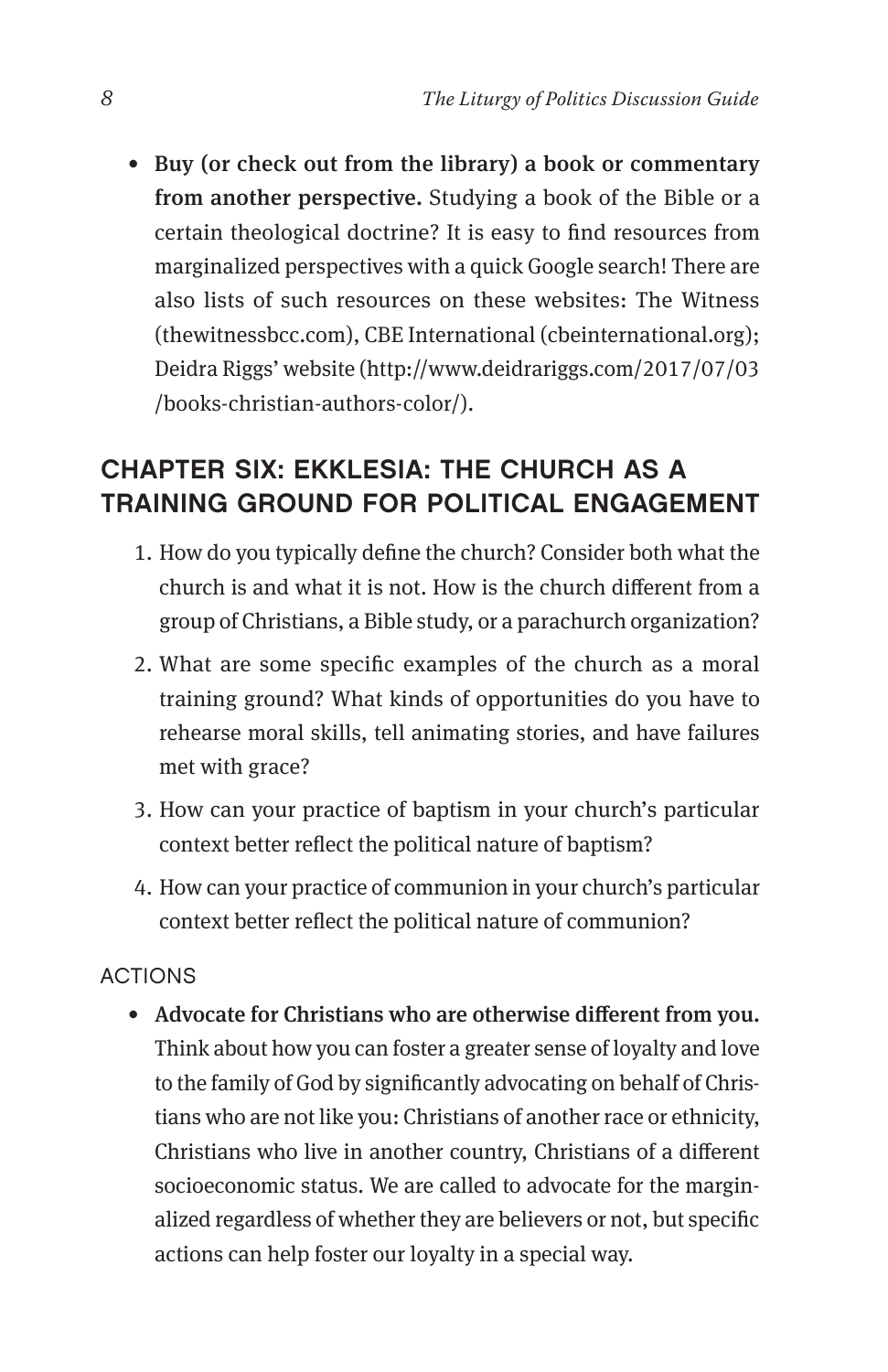• Treat them like family. Think of one specific way you can treat the other people in your local church as your actual family: sitting with them at church, inviting them over for dinner, supporting their needs. Think especially of the marginalized, including a group you may not immediately think of: singles. If you are married, how can you show to single people that you belong to the same family? The small things listed earlier are great, but think even bigger as you go: invite them on vacation with you, have them spend time with your kids if you have them, live with them!

## CHAPTER SEVEN: THE RHYTHM OF OUR LIVES: TIME, MUSIC, CONFESSION

- 1. What events and changes mark time in your life and the life of your community? What does your telling of time reveal about what you value?
- 2. What is your relationship to the liturgical calendar? How has your understanding of it changed through the description in this chapter?
- 3. How are rhythms currently incorporated in your current church service? What parts of your corporate worship time or your personal spiritual practices are repetitive, bodily, and time-bound?
- 4. Think about the songs you regularly sing at church—what themes can you identify among them? What do they teach you about God, yourself, and your communal responsibility? Consider looking up the lyrics to one or two go-to songs and making a list of the concepts and lessons within it.
- 5. What practices in your community might be warped or distorted right now, like the example in the chapter of lighting and space making services more individualized?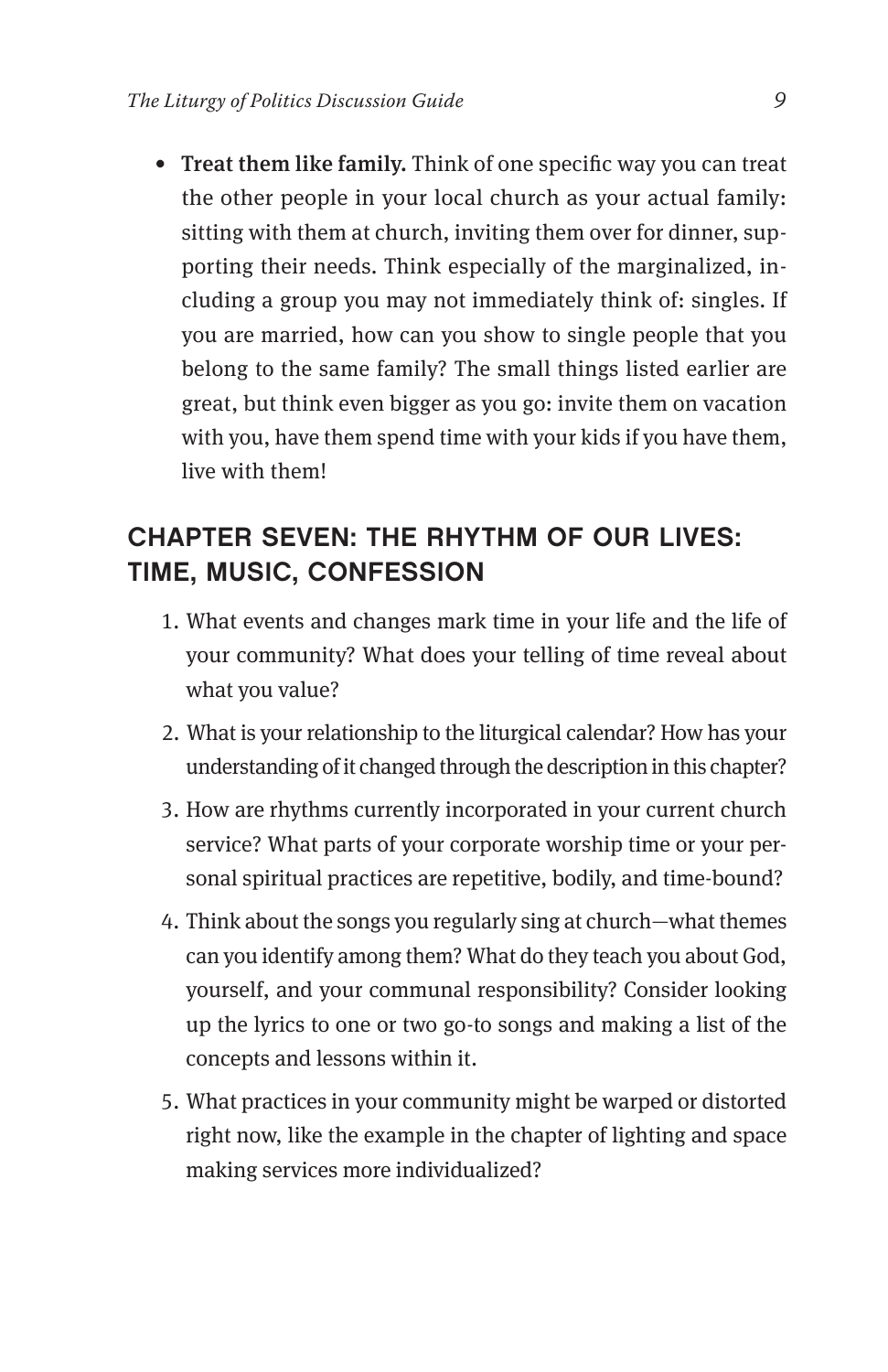## **ACTIONS**

- Consider each season's opportunities. Think through how each season in the liturgical calendar offers opportunities for community-oriented service or political participation. For example, during Advent, how can you observe the season of longing and lament by advocating on behalf of others? During Pentecost, how can you identify with Christians across social barriers? List out each church calendar season (see below) and write down one or two ways to observe the season for the good of others.
- Church calendar seasons: Advent, Christmas, Epiphany, Lent, Easter, Pentecost, Ordinary Time.
- Use your space to serve others. Think about how you can use your space (both your church space and your personal/family space) to serve others. What community groups could your church allow to use the building? Who needs a meal at your table or a stay in your guest room?

# CHAPTER EIGHT: BENT ON THE COMING KINGDOM OF GOD: SPIRITUAL DISCIPLINES AND POLITICAL FORMATION

- 1. What spiritual disciplines have you personally or communally practiced? Which are most foreign to you?
- 2. How can spiritual disciplines be corrupted or warped in your context, like the examples Lauren Winner gives of the prayers of slave-owning women in *The Dangers of Christian Practice*?
- 3. Read through the Lord's Prayer (Matt. 6: 9–13, Luke 11: 2–4). Which line stands out to you as a request, truth, or posture that you need to focus on in your life? How might you do so this week?
- 4. Which description of a spiritual practice in this chapter most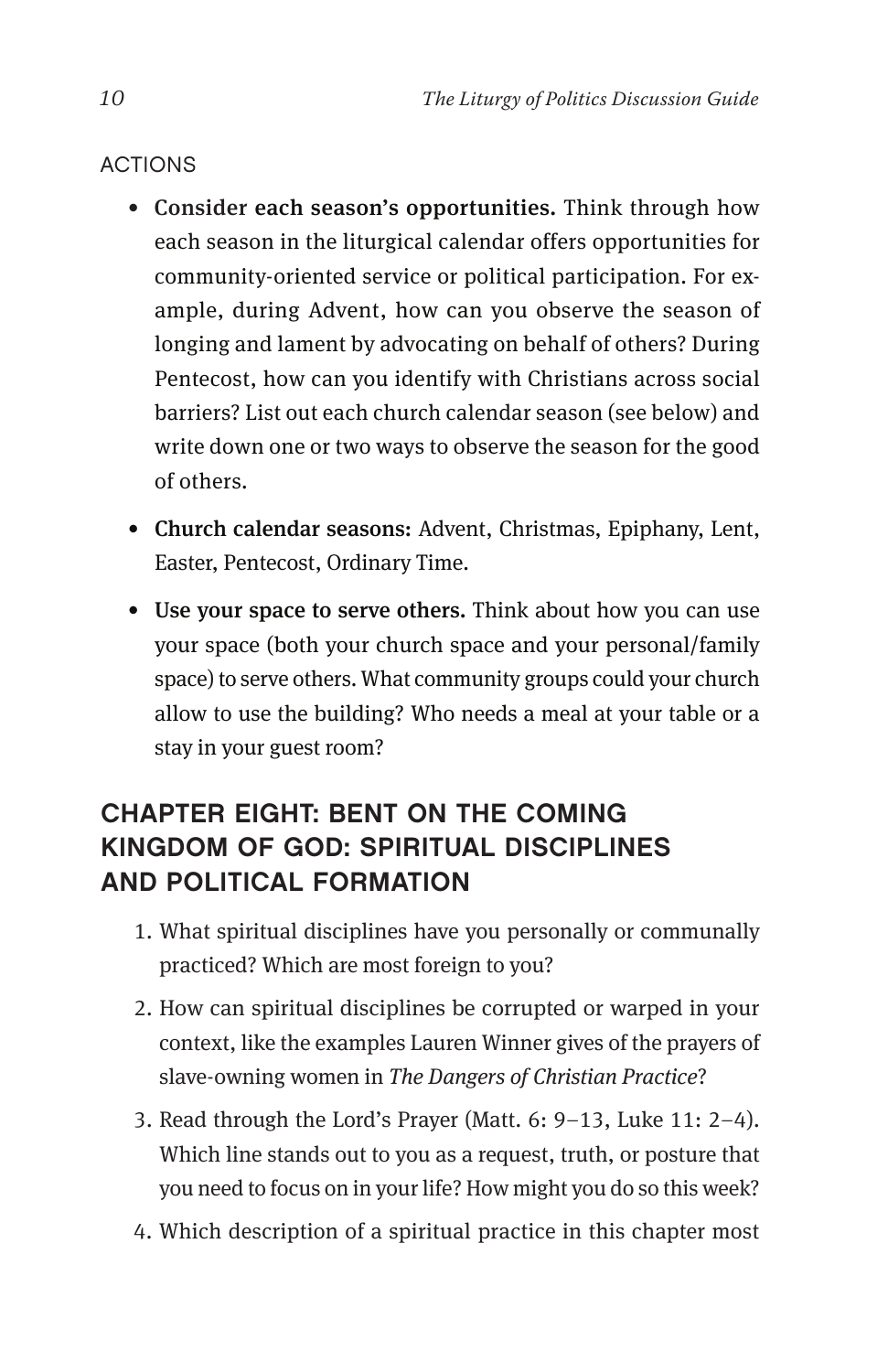surprised you? Are there any you are rethinking now based on what you read?

## ACTIONS

- Implement a spiritual discipline. Spend one week focusing on the internal dimensions and one week focusing on the external dimensions.
- Practice fasting. Give up something for the sake of others. This could be food, but it does not need to be (and should not be if you have a history of disordered eating). Think of something that you could sacrifice (your money, time, possessions) in accordance with your desires to be dependent upon God and to provide for others.
- Practice hospitality. Invite others into your space and feed them! There's a reason Scripture spends so much time talking about hospitality and eating together. It's not just because shared meals held cultural significance at the time, they still do!

# CHAPTER NINE: A CONFESSING CITY: READING POLITICS WITH AUGUSTINE

- 1. What kind of "political education" have you had? What sources of information about political processes and Christian political obligations have influenced you?
- 2. How do you define "success" and "failure" in politics? How might those definitions need to change?
- 3. How can we balance our pessimism about the world (that it is fallen and unredeemable by human effort) and our optimism (that it was created good and will one day be restored)?
- 4. When have you seen people proclaim that this election/policy/ moment was the "most important in our lifetime"? How do you think we can defeat that mentality?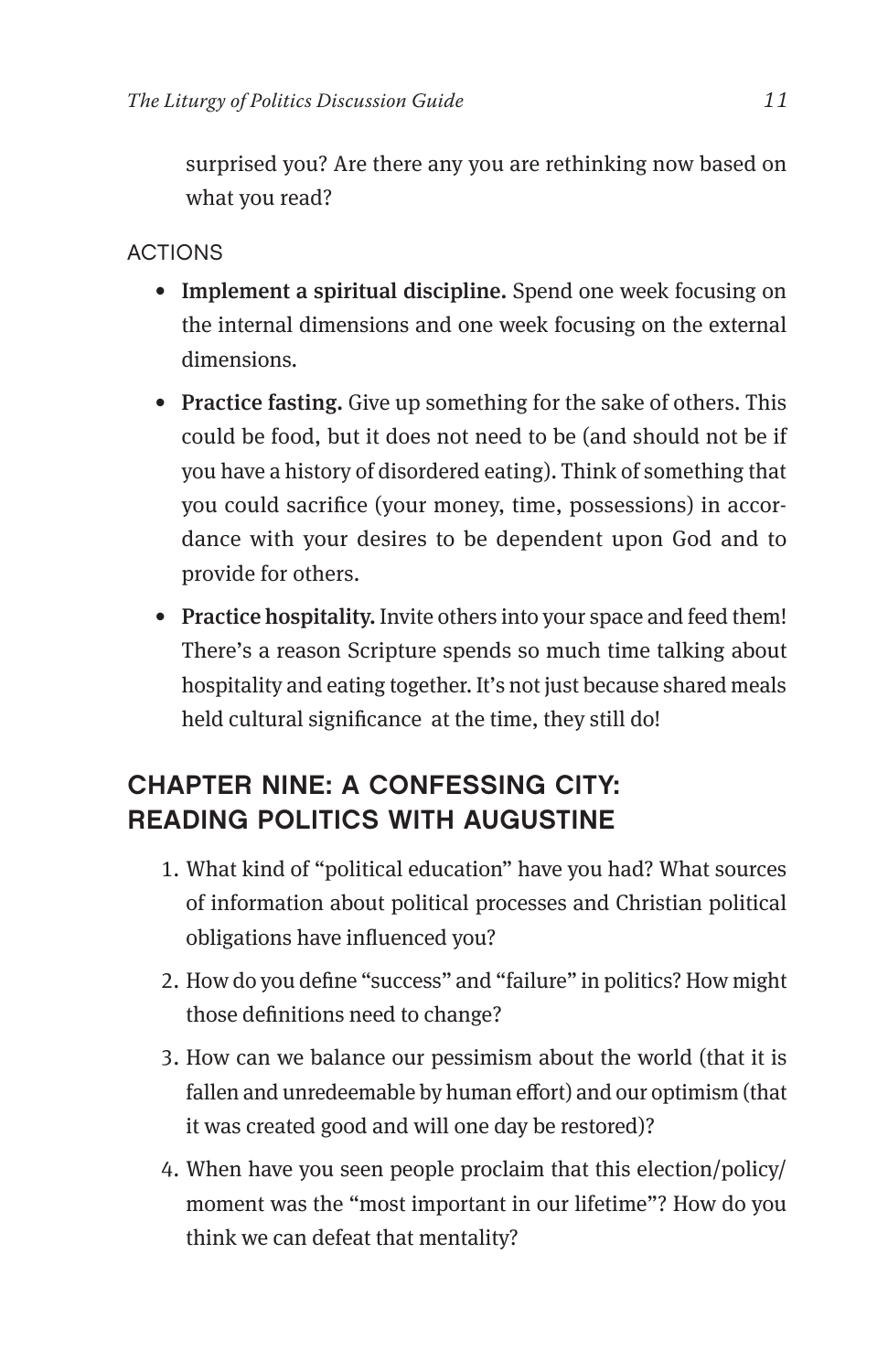5. What can your community confess together? What sins have you historically committed or excused? What disordered loves have you harbored? What stories need re-narrating in your community?

## ACTIONS

- Confess together. Find a creative way to confess corporately with your family or friends, community, or church. There are certain times of the year that make the most sense to lament certain evils and confess your corporate complicity in them, but anytime is good.
- Do some homework. What political education opportunities exist in your local area that you can learn from? Is there an AND Campaign chapter? A local community center that offers classes? A book club or class at your church (or one you could start as a fellow learner)?

# CHAPTER TEN: CREATION REDEEMED: ESCHATOLOGY AND POLITICAL FORMATION AND EPILOGUE: SHALOM

- 1. What images, ideas, and emotions come to your mind when you think about the "end times"? (Note: not just theological positions!)
- 2. How does your tradition or church tend to think about eschatology—not just their theological positions, but their entire approach to talking about eschatology and how it informs life on earth now, etc.?
- 3. When you read Revelation, what parts seem most applicable to your life now? What parts describe conditions you find relatable?
- 4. Just as Jeremiah proclaimed a seemingly pessimistic message that nevertheless promised future redemption, what do you think is being destroyed right now, and what is being built?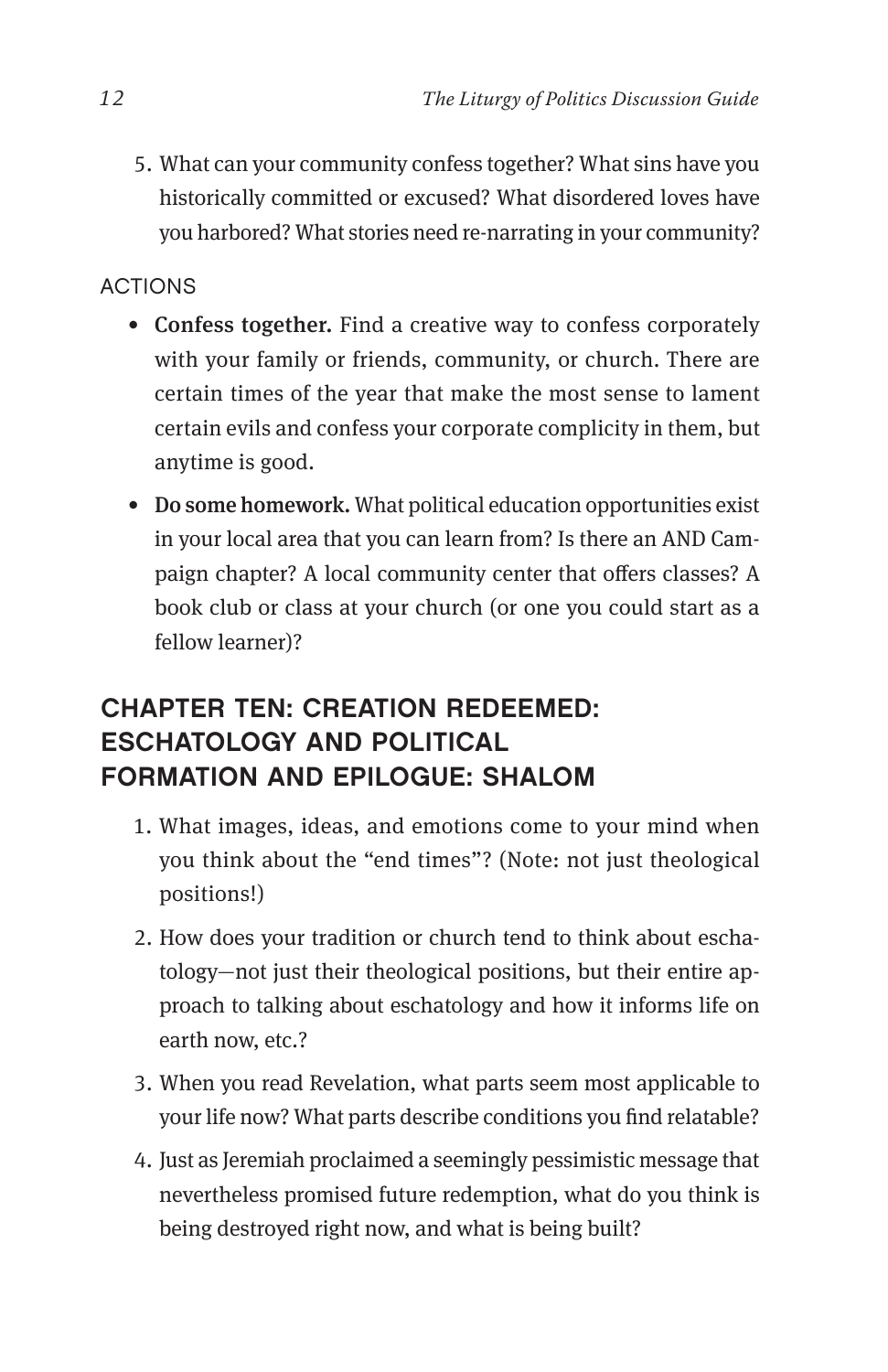#### ACTIONS

- Read Revelation. But don't do it alone! Read through the book with some friends, including the friends of commentaries and other books. If you're uncertain about how to start, try *Reading Revelation Responsibly* by Michael J. Gorman or *The Theology of the Book of Revelation* by Richard Bauckham. Both are short and accessible.
- Do something for the sake of doing it. What work can you do this week that is just *good*? What work can you do that reflects our creation mandate to steward creation and anticipates our redeemed creation mandate to steward the new heavens and earth? It might be baking something delicious, reading a good work of literature, teaching a child how to create something beautiful, mending a relationship, rectifying even a minor injustice, or dancing to good music. Revel in doing the kind of work you were meant to do and will continue to do, appropriately perfected and redeemed, in eternity.